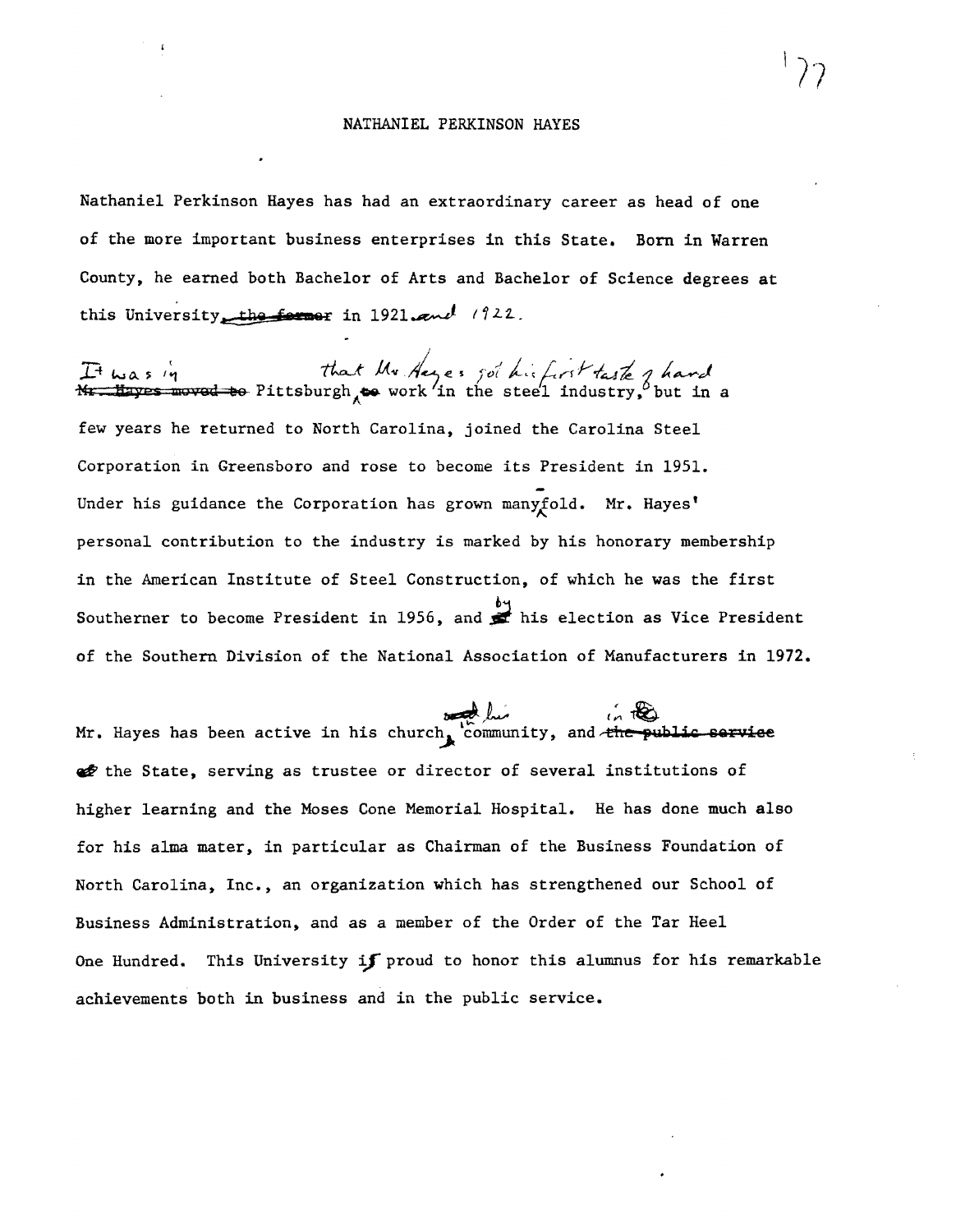### PHILLIP HETTLEMAN

 $\frac{1}{2}$ 

Phillip Hett1eman is an eminent investment banker and a generous supporter of worthy causes - educational, religious, and community. Born in Baltimore, he grew up in Goldsboro, and received his B.S. degree as a member of the distinguished Class of 1921 of this University. In 1923 he earned a Master's degree in Business Administration from Columbia University.

Since 1923 he has been a highly successful investment banker and bond broker. He was a general partner of the D.H. Silberberg Company until 1938, when he formed his own firm - Hett1eman and Company - of which he was the senior partner until 1975. The Company was a member of the New York Stock Exchange.

He has served in many important positions in professional and phi1anthropica1 organizations. Only a few can be listed here: he has been Governor of the National Association of Security Dealers, Director of The Salmon Foundation for Medical Research, and President of the Alumni Association of the Columbia School of Business. In 1961 he received the Alumni Medal of the Columbia University Alumni Federation.

Among the alumni whose selfless generosity through Alumni Annual Giving over many years has been vital to the health of this University, Mr. Hettleman stands with the foremost. This Award is given in recognition of his brilliant career, his loyalty to this Institution, and his work in many ways over many years in the public interest.

[1977 Distinguished Alumnus Award Citation]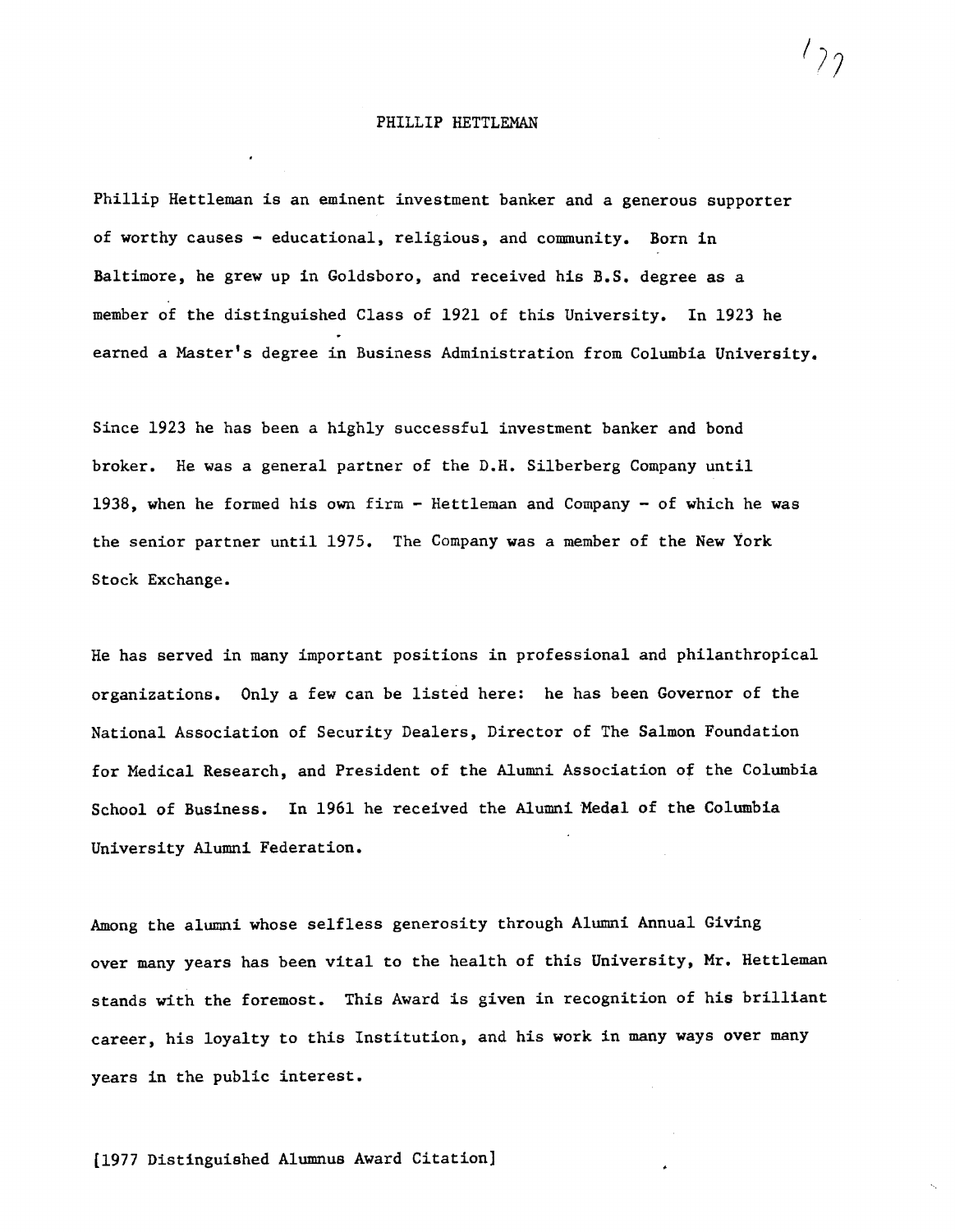## SUSIE MARSHALL SHARP

Susie Marshall Sharp, a distinguished lawyer and jurist, is the Chief Justice of the Supreme Court of the State of North Carolina. Born in Rocky Mount, she attended the North Carolina College for Women and the Law School of this University, where she was the student editor of the North Carolina Law Review for two years, a member of the Order of the Coif, Phi Beta Kappa, and the Order of the Va1kyries. In 1949 she became the first woman in the history of the State to serve on a court of general jurisdiction as a Special Judge of the Superior Court\_of North Carolina. She became Associate Justice of the Supreme Court in 1962 and rose to her present position in 1975.

In January of last year Judge Sharp's smiling portrait adorned the cover of Time magazine along with those of other notable women, together described by Time as "A Dozen Who Made a Difference." The accompanying article noted that Judge Sharp had "been a trailblazer when Bella Abzug was a little girl." Judge Sharp's carefully written decisions have always reflected a clear understanding of and consideration for the letter of the law, but also a concern for equity and human compassion.

In 1970 this University recognized Judge Sharp's achievements with an honorary degree. Today, through this additional honor, we commemorate the continuing achievements of this outstanding alumna.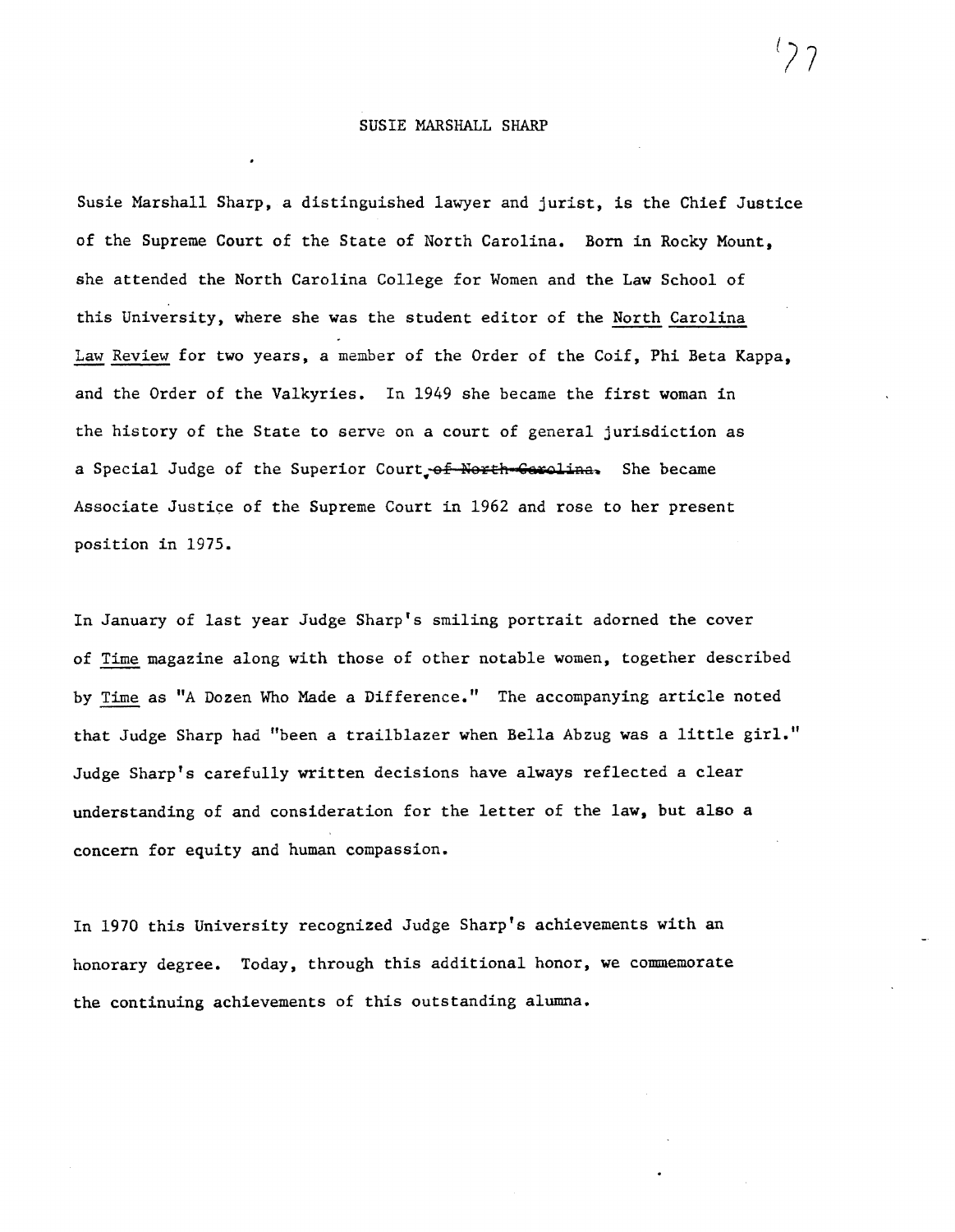#### WILLIAM DAVIS SNIDER

 $17/$ 

William Davis Snider is a top-notch North Carolina editor who can write lead editorials on knotty international problems, thoughtful discussions of state tax structures or warmly human column accounts of a family vacation at the beach. For twenty-six years his thoughtful editorials have reflected his concern for the less fortunate, his affection for his state and his country, and his unrelenting opposition to pretense and false values.

Born in Salisbury, Bill Snider won his A.B. degree here in 1941, served for four years in the Army during World War Two and then served in the administrations of Governors R. Gregg Cherry and **W.** Kerr Scott. In 1951, returning to his first love of journalism, he became Associate Editor of the Greensboro Daily News; he was named editor in 1965; in the following year he became editor also of the Greensboro Record. He has served as Chairman of the North Carolina Editorial Writers Conference and President of the North Carolina Press Association and the National Conference of Editorial Writers.

No prisoner of the editorial Ivory Tower, Bill Snider has rendered significant public service to his state and community. He has been Chairman of the Board of Trustees of the Greensboro Public Library, President of the North Carolina Children's Home Society and Chairman of the North Carolina Awards Commission; he has worked with the Family Service-Travelers Aid Society, the Community Council, and the Cerebral Palsy School.

A member of the Order of the Tar Heel One Hundred, he ranks among the most notable and dedicated alumni of this University, which takes pride in recognizing the distinctive accomplishments of one of her sons with this Award.

# [1977 Distinguished Alumnus Award Citation]